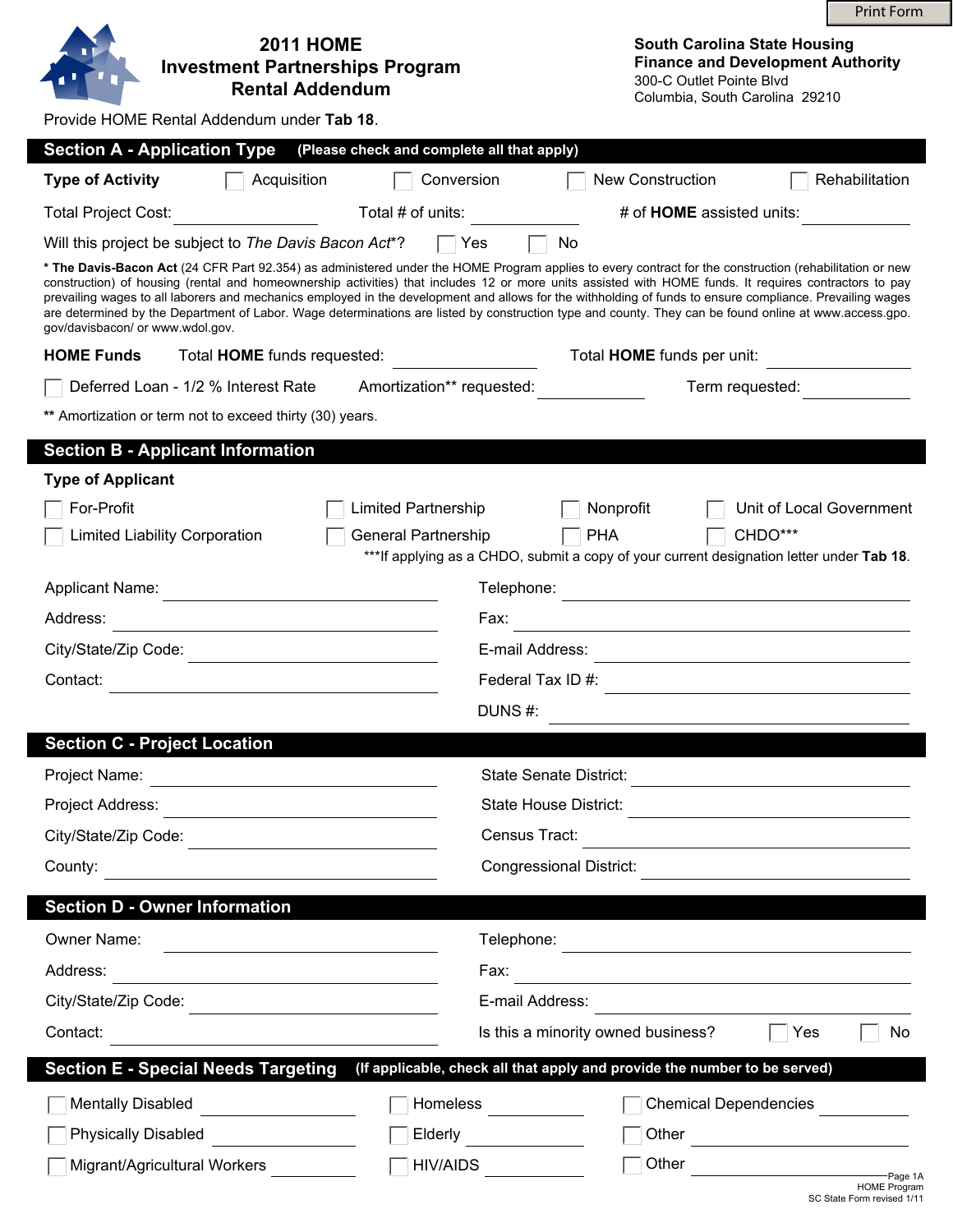# **Section F - Site Information**

# **Appraisal**

| All applicants must provide an independent appraisal that reflects the market value of the property. The appraisal cannot be |
|------------------------------------------------------------------------------------------------------------------------------|
| older than six (6) months. Appraisals must represent the income approach except in the case of vacant land. When             |
| acquiring property involving HOME funds the "Notice to Seller" provided as Exhibit 4 shall be initiated at time of option or |
| contract. Provide the "Notice to Seller" and Appraisal under Tab 18.                                                         |
|                                                                                                                              |

| Building(s) are vacant:<br>No<br>Yes       | Building(s) last occupied?       | Year built? |
|--------------------------------------------|----------------------------------|-------------|
| Building(s) acquired or to be acquired by: | Unrelated party<br>Related party |             |
| Appraised value:                           | Appraiser:                       |             |
| Date appraised:                            | Appraiser license #:             |             |
| <b>Seller Information</b>                  |                                  |             |
| Name of Seller:                            | City/State/Zip:                  |             |
| Address:                                   | Telephone:                       |             |

# **Relocation Information**

Applicants must submit a completed "**Tenant Profile Form**," copies of all "**General Information Notices**" provided to each household in occupied units along with documentation of the delivery method used to provide it, and a **certified rent roll**  behind **Tab 18** (**see Exhibits 5, 6, and 7)**.

Applicants **MUST** provide the following items under **Tab 18**:

- 1. A complete **"Tenant Profile Form"** (provided as **Exhibit 7**) for each occupied unit.
- 2. A copy of all **"General Information Notices"** (provided as **exhibits 5 & 6**) sent to each occupied unit **AND** documentation of the method used to deliver it.
- 3. A current **certified rent roll** that clearly identifies which units are occupied and which are vacant at the time of application.

### **Site Control**

| Deed (must be recorded)                                                                                                                                  | Option* | Purchase Contract* | <b>Purchase Price</b> |         |
|----------------------------------------------------------------------------------------------------------------------------------------------------------|---------|--------------------|-----------------------|---------|
| Expiration Date of Contract or Option                                                                                                                    |         | (month/year)       | Exact Area of Site    | (acres) |
| * All options and contracts must be "conditional" in nature, dependent upon the results of the environmental review. See sample language provided in the |         |                    |                       |         |
| <b>Environmental Manual to ensure this requirement is met.</b>                                                                                           |         |                    |                       |         |

#### **Environmental Review**

All applicants must submit a Phase I Environmental Site Assessment and a Phase II ESA (if applicable) prepared by an independent third party licensed environmental professional. Provide the ESA(s) with the application under **Tab 18**.

#### **Site Characteristics**

| Has locality approved the site plan?               | Yes        | No        |  |  |
|----------------------------------------------------|------------|-----------|--|--|
| Has locality issued a building permit?             | Yes        | No        |  |  |
| Are all utilities presently available to the site? | $\Box$ Yes | <b>No</b> |  |  |
| Is project a historic building?                    | $\Box$ Yes | No        |  |  |
| Are property taxes current?                        | $\Box$ Yes | No        |  |  |
| Will the project require lead reduction?           | Yes        | <b>No</b> |  |  |
|                                                    |            |           |  |  |

If yes, provide a cost estimate for lead reduction work under **Tab 18**.

# **Section G - Development Information**

### **Development Type**

| $\Box$ Multifamily Rental | □ Single Family Rental | □ Single Room Occupancy (SRO) Other: |  |
|---------------------------|------------------------|--------------------------------------|--|
|                           |                        |                                      |  |

Cost per Square Foot: (TDC/Square Feet)

Total # of Buildings in Project: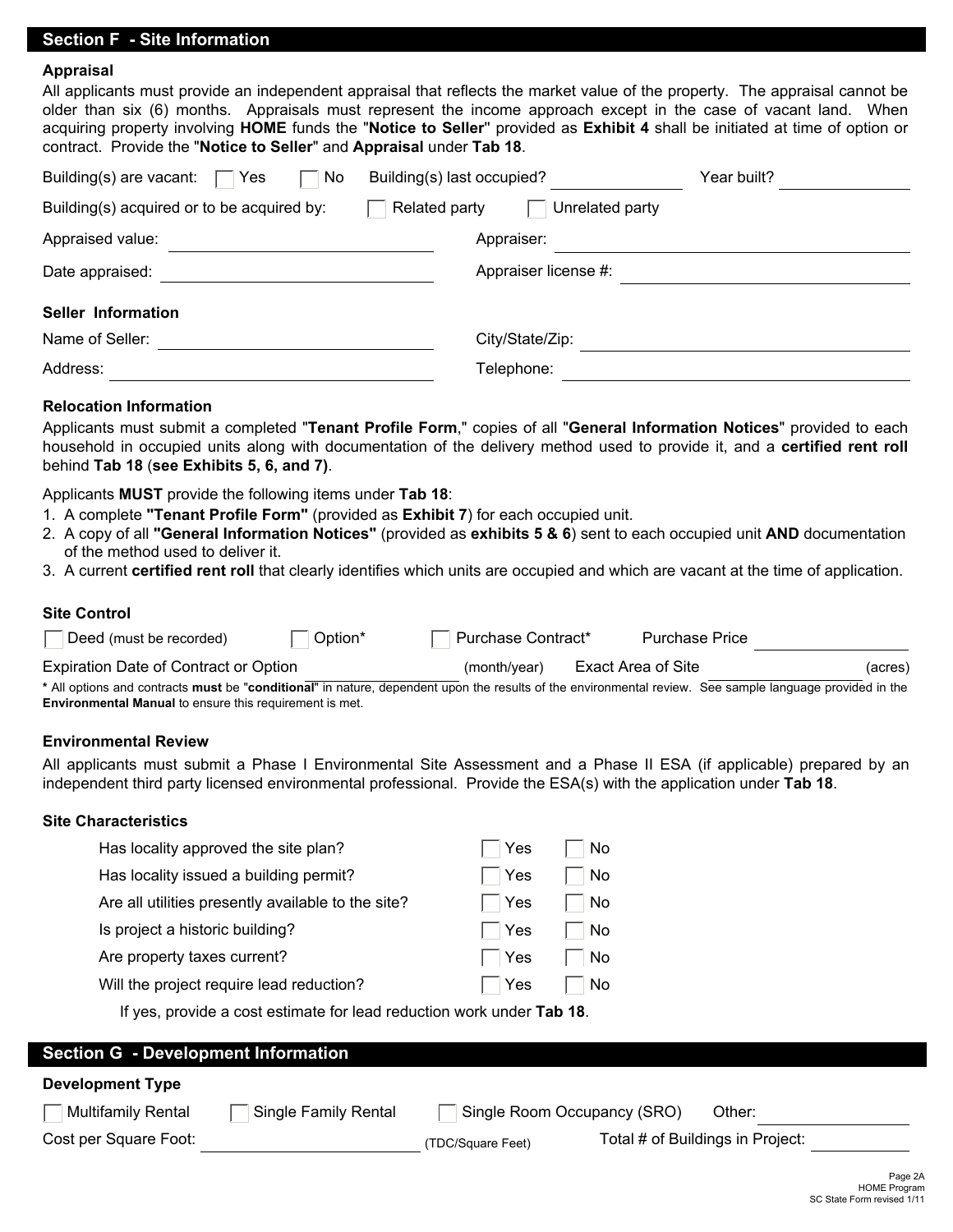# **Section H - Previous HOME Participation**

Has principle previously received **HOME** funding?

 $\Box$  Yes  $\Box$  No

AS SOON AS POSSIBLE, complete **Form M47** "**HOME Eligibility Certification**" and submit to the Program Manager. The Program Manager must receive **Form M47** by May 20, 2011, in order to certify and return the document to the principle for submittal under Tab 18 with the Tier Two LIHTC Application.

# **Section I - HOME Occupancy Requirements**

# **HOME Income and Rent Restrictions**

HOME projects funded in conjunction with the LIHTC program must have 20% of the developments total units designated as HOME-assisted units, of which all must be occupied by households that have income levels at or below 50% of the HOME Area Median Income limits. HOME-assisted units must be comparable in size, number and amenities to other units in the development. **HOME income and rent limits are posted at** http://www.schousing.com/Housing\_Partners/Income\_Limits.

### **Low HOME Rent Designated Units**

| Low Rent<br>Designated Units | # of HOME<br><b>Assisted Units</b> | Low HOME Rent<br>Limit | Less Tenant<br><b>Paid Utilities</b> | $=$ Max Allowable<br>Low HOME Rent | Proposed Rent | Income Level Served<br>(50% & below) |
|------------------------------|------------------------------------|------------------------|--------------------------------------|------------------------------------|---------------|--------------------------------------|
| 1 BR Low                     |                                    |                        |                                      |                                    |               |                                      |
| 2 BR Low                     |                                    |                        |                                      |                                    |               |                                      |
| 3 BR Low                     |                                    |                        |                                      |                                    |               |                                      |
| 4 BR Low                     |                                    |                        |                                      |                                    |               |                                      |

### **High HOME Rent Designated Units**

| <b>High Rent</b><br>Designated Units                                                                                                                                                                                                                                                                                                                                                                                                                                                                                                                                                                                                                                                                           | # of HOME<br><b>Assisted Units</b> | <b>High HOME</b><br><b>Rent Limit</b> | Less Tenant<br><b>Paid Utilities</b> | = Max Allowable<br>High HOME Rent        | <b>Proposed Rent</b> | Income Level<br>Served (60%)      |
|----------------------------------------------------------------------------------------------------------------------------------------------------------------------------------------------------------------------------------------------------------------------------------------------------------------------------------------------------------------------------------------------------------------------------------------------------------------------------------------------------------------------------------------------------------------------------------------------------------------------------------------------------------------------------------------------------------------|------------------------------------|---------------------------------------|--------------------------------------|------------------------------------------|----------------------|-----------------------------------|
| 1 BR High                                                                                                                                                                                                                                                                                                                                                                                                                                                                                                                                                                                                                                                                                                      |                                    |                                       |                                      |                                          |                      |                                   |
| 2 BR High                                                                                                                                                                                                                                                                                                                                                                                                                                                                                                                                                                                                                                                                                                      |                                    |                                       |                                      |                                          |                      |                                   |
| 3 BR High                                                                                                                                                                                                                                                                                                                                                                                                                                                                                                                                                                                                                                                                                                      |                                    |                                       |                                      |                                          |                      |                                   |
| 4 BR High                                                                                                                                                                                                                                                                                                                                                                                                                                                                                                                                                                                                                                                                                                      |                                    |                                       |                                      |                                          |                      |                                   |
| <b>HOME</b> unit designation:                                                                                                                                                                                                                                                                                                                                                                                                                                                                                                                                                                                                                                                                                  | Fixed                              | Floating                              |                                      |                                          |                      |                                   |
| Total Number of one (1) bedroom units:                                                                                                                                                                                                                                                                                                                                                                                                                                                                                                                                                                                                                                                                         |                                    |                                       |                                      | Total Number of three (3) bedroom units: |                      |                                   |
| Total Number of two (2) bedroom units:                                                                                                                                                                                                                                                                                                                                                                                                                                                                                                                                                                                                                                                                         |                                    |                                       |                                      | <b>Total Number of</b>                   | bedroom units:       |                                   |
| # of $HOME 504*$ units:<br>* New Construction projects with five (5) or more units must have a minimum of five percent (5%) of the units accessible to individuals with mobility<br>impairments AND an additional two percent (2%) of the units accessible to individuals with sensory impairments. Rehabilitation projects with fifteen (15) or<br>more units and rehabilitation costs that will be seventy-five percent (75%) or more of the replacement costs of the completed facility must have a minimum of<br>five percent (5%) of the units accessible to individuals with mobility impairments AND an additional two percent (2%) of the units accessible to individuals with<br>sensory impairments. |                                    |                                       |                                      |                                          |                      |                                   |
| Yes<br>No<br>Is the project utilizing project-based Section 8 subsidies?                                                                                                                                                                                                                                                                                                                                                                                                                                                                                                                                                                                                                                       |                                    |                                       |                                      |                                          |                      |                                   |
| Is the project utilizing Rural Housing Services Financing?<br>Yes<br>No                                                                                                                                                                                                                                                                                                                                                                                                                                                                                                                                                                                                                                        |                                    |                                       |                                      |                                          |                      |                                   |
| Section J - Procurement (check one)                                                                                                                                                                                                                                                                                                                                                                                                                                                                                                                                                                                                                                                                            |                                    |                                       |                                      |                                          |                      |                                   |
| <b>Competitive Bid Policy</b>                                                                                                                                                                                                                                                                                                                                                                                                                                                                                                                                                                                                                                                                                  |                                    | Sealed Bid Policy                     |                                      | <b>Negoitiatied Bid Policy</b>           |                      | Identity of Interest Relationship |